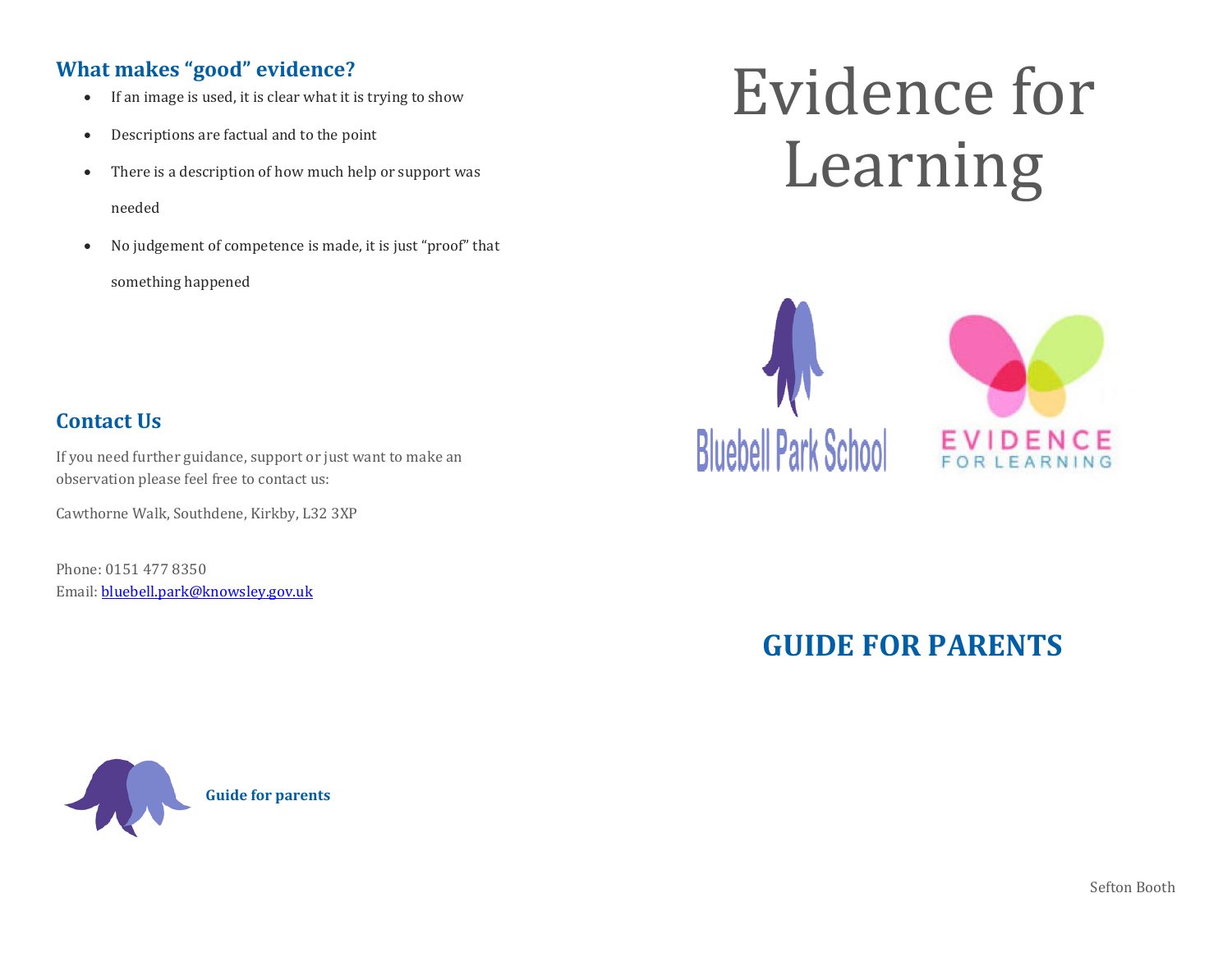# In this booklet

# **Photos and videos**

All photos are used with the permission of each parent. They have **NOT** however given permission for the images to be used on social media or elsewhere. Please be sensitive about how you share any images that contain children that are not yours, as a rule, if there is an image of another child, **please do not share it!**

### **Submitting evidence from home**

We love to hear how our learners get on when they are not with us, however please be aware that teachers will not be able to respond to each and every image or comment. They are too busy teaching your children and planning home learning!

# **Support for medical conditions**

If your child experiences medical events that you feel we would benefit from having footage of (eg seizures) please submit them in the same way as evidence and then pop a note in the home school diary to say what you have uploaded. We have found this a hugely beneficial use of the technology and helps support staff that are new to working with your child. It also gives us a great record for identifying changes over time. Using the system in this way can also be a useful way of sharing new therapy requirements. If you are not sure, chat with the class teacher about how you want to make use of it.

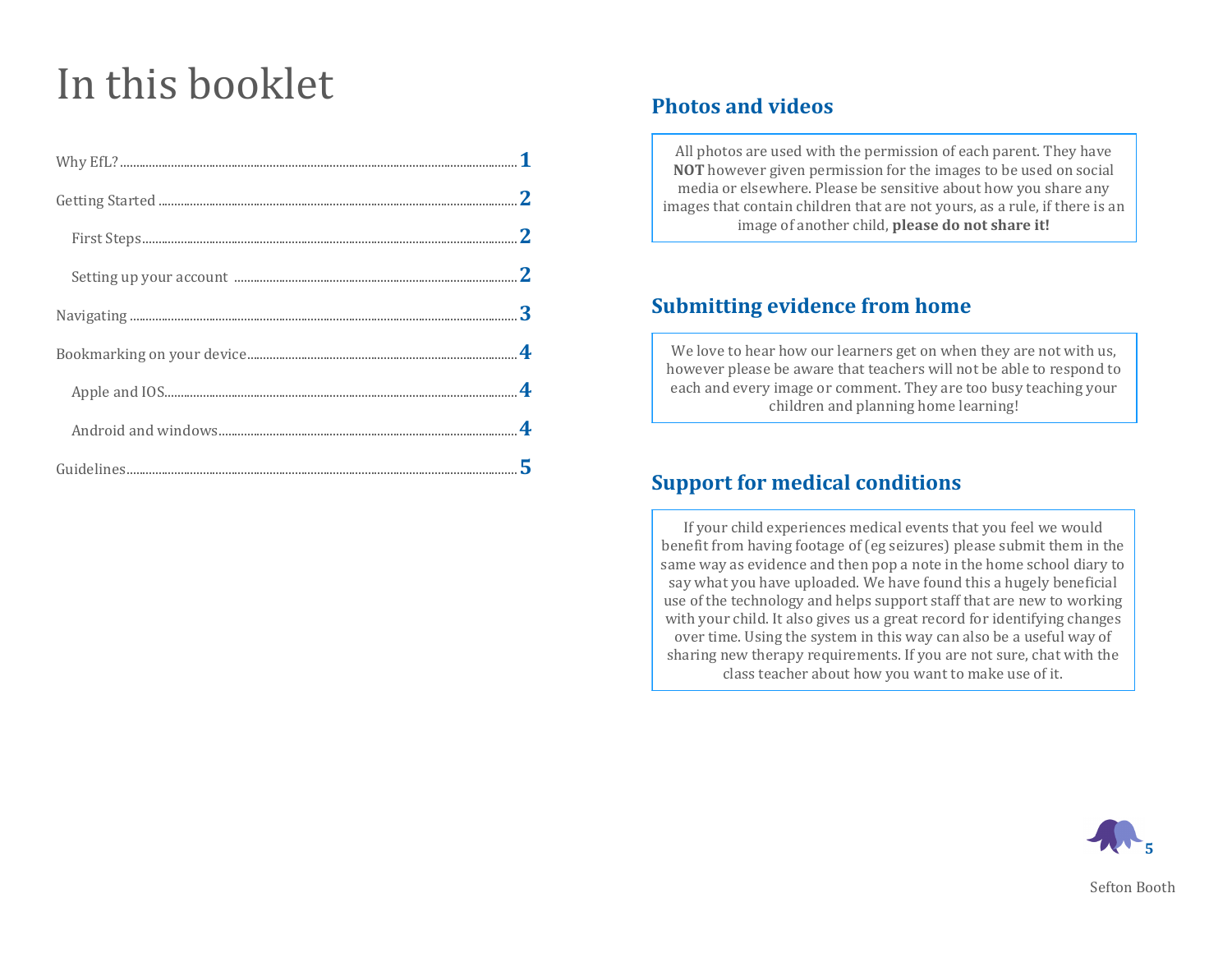# **Bookmarking on your device**

#### **iOS Device:**

On your device, when on the "log-in" page for the Parent Portal (via the email):

(1) Tap the '**Share**' button (the rectangle with an arrow pointing upward)

(2) Scroll through the options ('*Copy*', '*Print*', *'Add to Reading List*', etc) and tap/select *'Add to the Home Screen'*.

(3) Change the label of the link "Evidence for Learning | ...." to something more memorable (e.g. your child's name and "School")

(4) Tap '*Add*' (top right)

This will add a weblink onto the home screen of your device, which can then be moved around just like your apps. Tapping on this button in the future will directly open the log-in page. If you have saved your password, this should auto-fill and enable you to log-in straight away and easily.

#### **Android Device:**

(using Chrome browser on the device):

On your device, when on the "log-in" page for the Parent Portal (via the email):

(1) Tap the 3 dots in the top right of the screen 

(2) Choose *'Add to Home screen*'.

(3) Change the label of the link "Evidence for Learning | ...." to something more memorable (e.g. your child's name and "School")

(4) Tap '*ADD*'

This will add a weblink onto the home screen of your device, which can then be moved around just like your apps. Tapping on this button in the future will directly open the log-in page. If you have saved your password, this should auto-fill and enable you to log-in straight away and easily.



# Why Evidence for Learning (EfL)?



# **How do we show progress?**



Our learners are amazing and unique. Whilst we celebrate this individuality it does mean that there is no-one else like them to compare their progress with. We overcome this by comparing them to themselves and what they have shown us previously. This is an approach called "Ipsative Assessment".

The EfL app allows us to capture examples of what learners are able to do and the range of circumstances they are able to do it in.

# **A conversation about learning**



Being able to share what we are seeing with parent carers allows us to create learning conversations. It means that we can send home reports at the touch of a button and keep parent carers up to date on the latest of their child's successes. It has also allowed us to capture and share a number of "firsts" that would otherwise have been missed by the folk at home.

# **A collaborative approach**



A further advantage of using EfL is that as a parent carer you are able to add your own evidence of what your child is doing out of school. It means that you can share successes and instances of transference of learning but also it is a really handy way to share something you really want us to see. Some parent carers have used this function to share examples of seizure activity to help us spot it quicker in school. We are still very much exploring how we can make best use of this aspect.